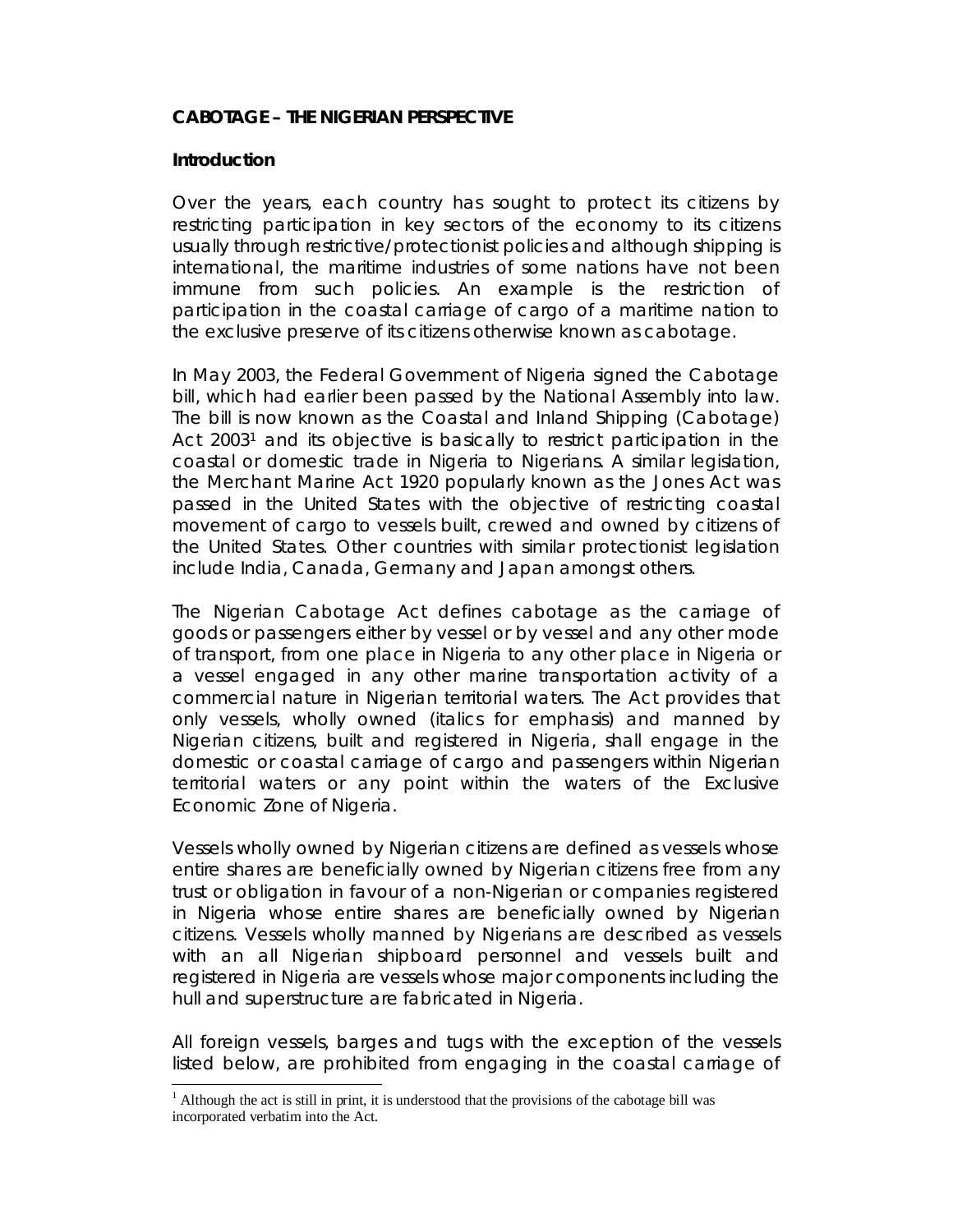cargo (including petroleum products) within ports in Nigeria, carriage of materials or supply of services to and from oil rigs, platforms and installations in Nigeria. The foreign vessels exempt are:

- 1. Vessels engaged in salvage operations.
- 2. Vessels engaged with the approval of the Minister or any other relevant government agency in activities related to a marine pollution emergency or to any threatened risk thereof.
- 3. Vessels engaged in any ocean research activity commissioned by the Department of Fisheries or any other government department responsible for carrying out such research; or
- 4. Vessels operated or sponsored by a foreign government with the consent of the Minister of Foreign Affairs to conduct marine scientific research in Nigeria.

# **Registration**

All vessels intended to be used for cabotage must be registered in the Special Register for Vessels and Ship Owning Companies engaged in Cabotage. Vessels eligible for registration include cargo vessels, passenger vessels, crew boats, bunkering vessels, fishing trawlers, barges, tugs, tankers and floating petroleum storage vessels. The Act further prohibits vessel from being registered unless the Minister is satisfied that such vessel is:

- wholly and beneficially owned by Nigerian citizens or companies wholly and beneficially owned by Nigerians;
- on bareboat charter to Nigerian citizens who have full control and management, or a company wholly and beneficially owned by Nigerian citizens or a joint venture company in which Nigerian citizens own a minimum of 60% of the shares in the company;
- a foreign vessel granted a licence under the Act;
- in full possession of all certificates and documents in compliance with international and regional maritime conventions and meets all safety and pollution requirements imposed by Nigerian law and international conventions.

Foreign vessels, which are presently engaged in the domestic trade in pursuance of executing a valid contract at the commencement date of the Act are to be given temporary registration for the duration of the contract.

## **Waivers**

The Minister is empowered to grant a waiver to a duly registered vessel on the requirement for a vessel intended to be used for cabotage to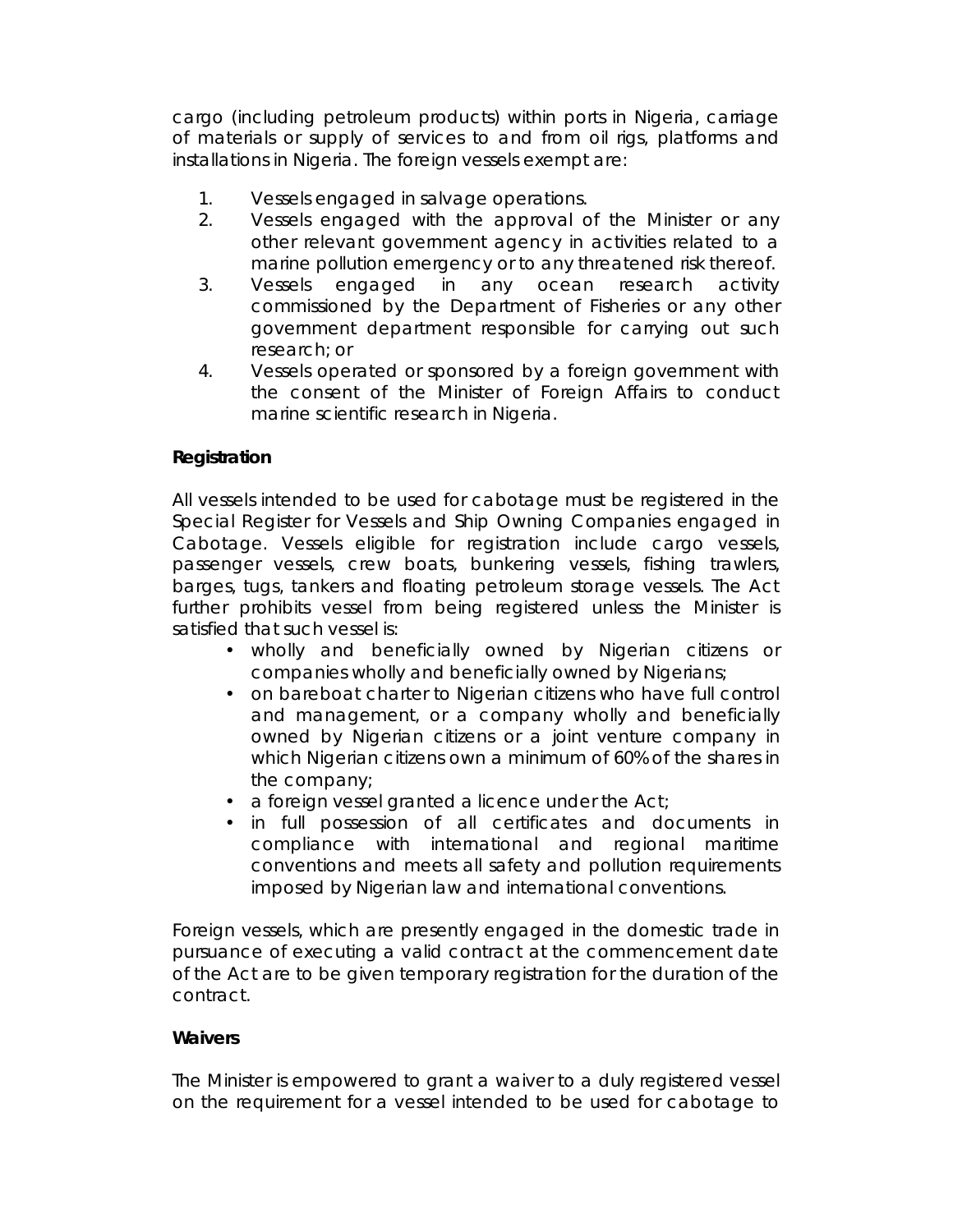be wholly owned, manned by Nigerian citizens and built in Nigeria, if the Minister is satisfied that there is no wholly owned Nigerian vessel suitable to provide the services required, no qualified Nigerian officer or crew for the position specified or no Nigerian shipbuilding yard with the capacity to construct the particular type and size of vessel specified.

In the event that the Minister decides to grant a waiver, he is obliged to give preference to vessels owned under a joint venture arrangement between Nigerians and foreigners in a ratio of 60:40 provided the shares held by Nigerians are free from any trust or obligation in favour of non-Nigerians and thereafter to any vessel registered in Nigeria and owned by a shipping company registered in Nigeria.

#### **Licences**

The owner of a foreign owned vessel interested in participating in cabotage in Nigeria may apply to the Minister for a licence, which may be issued if any of the following conditions exist:

- there is no wholly owned Nigerian vessel, which is manned by Nigerians and built in Nigeria, suitable and available to provide the services or perform the activity sought to be carried out.
- the foreign vessel is eligible to be registered in Nigeria.
- the ship owning company has a representative office in Nigeria.
- all applicable duties, levies and tariffs imposed have been paid.
- the vessel possesses current and valid certificates and documents in compliance with international and maritime conventions and meets all safety and pollution requirements imposed by Nigerian law and international conventions

## **Enforcement**

Although the Cabotage Act was signed into law in May this year, the provisions are not enforceable until the expiration of one year after the commencement date of the Act. It is believed that the one-year period is to give potential indigenous operators enough time to acquire vessels given the present dearth of indigenous ship owners in Nigeria.

## **Cabotage Vessel Financing Fund**

A Cabotage Vessel Financing Fund ("the Fund") was created under the Act to promote the development of indigenous ship acquisition capacity by providing financial assistance to Nigerian operators. A surcharge of 2% of the contract sum performed by any vessel engaged in cabotage, monies generated under the Act as well as any sum that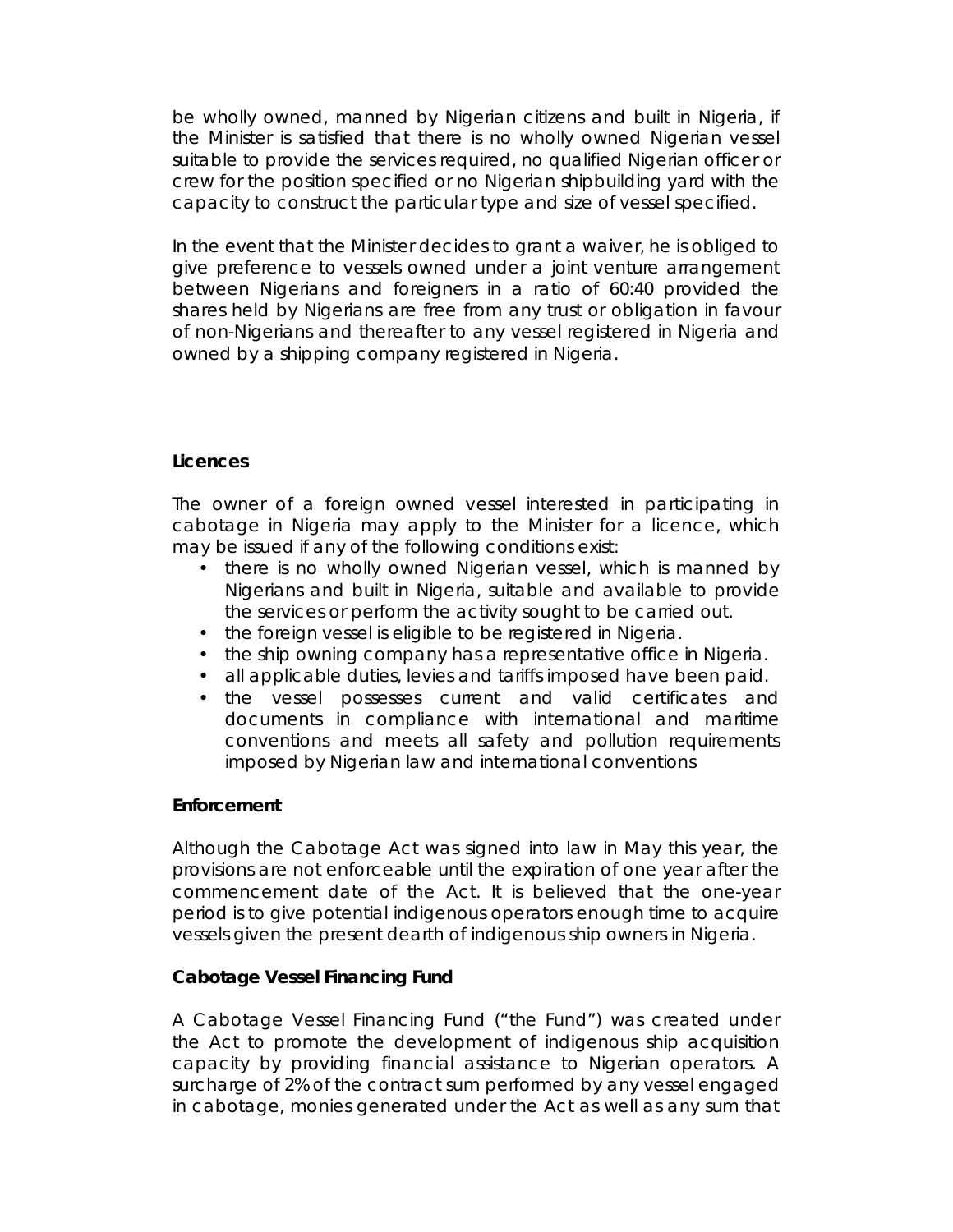shall from time to time be determined and approved by the National Assembly are required to be paid into the Fund. These monies are to facilitate the acquisition of vessels by indigenous operators.

**Critique of the Cabotage Act**

Firstly, the Act provides a blanket definition of cabotage as foreign vessels engaging in the carriage of goods, passengers or marine activity in Nigeria. Unfortunately, the Act makes no distinction in this respect between foreign ships carrying goods destined for more than one port in Nigeria. It is instrumental to note that the bill of lading being held for instance by the consignee in the second port would have that port as the port of delivery with the shipowner as the carrier. However, with the implementation of the Act, foreign ships will be unable to call at more than one port with the consequence that they will have to tranship into Nigerian vessels. In the event of a loss during the transhipment, the goods are lost, who does the consignee sue. Will the consignee have a right of action or indeed want to sue the Nigerian shipowner. What remedies would it have against the carrier who by the time would have sailed far from Nigeria and how effective will the enforcement of remedies be considering that the res may no longer be within the jurisdiction of the court.

Secondly, the Act classifies eligible vessels as wholly owned, manned, built and registered in Nigeria. The question that readily comes to my mind is how many Nigerian owned or manned vessels or vessels built in Nigeria are in existence. Would it not have been preferable for the government to have re-introduced the Shipbuilding Acquisition and Building Fund (SASBF)2 equivalent of the Cabotage Fund, and tried to build an indigenous fleet before proscribing foreign vessels from participating in the coastal/domestic carriage of cargo within Nigeria. As stated earlier although the Act provides a gestational period of 12months, it is submitted that this period is not adequate to build an indigenous fleet cargo enough to cater for the coastal domestic demands for carriage of cargo within the country.

Thirdly, the issue of waivers and licences - the conditions prescribed for obtaining a waiver or license are so simplistic that it is likely that most foreign ships will be granted licenses and waivers to engage in Cabotage in Nigeria. This is simply due to the fact as earlier stated there is presently not enough Nigerian fleet to cater for our needs. It may turn out to be a re-enactment of what is presently prevalent except that the government will make additional revenue and the payment by owners may result in increased freight to importers, which would ultimately result in price increase for the consumer.

 $2^2$  The SASBF was suspended due to non-payment by beneficiaries of the loan.